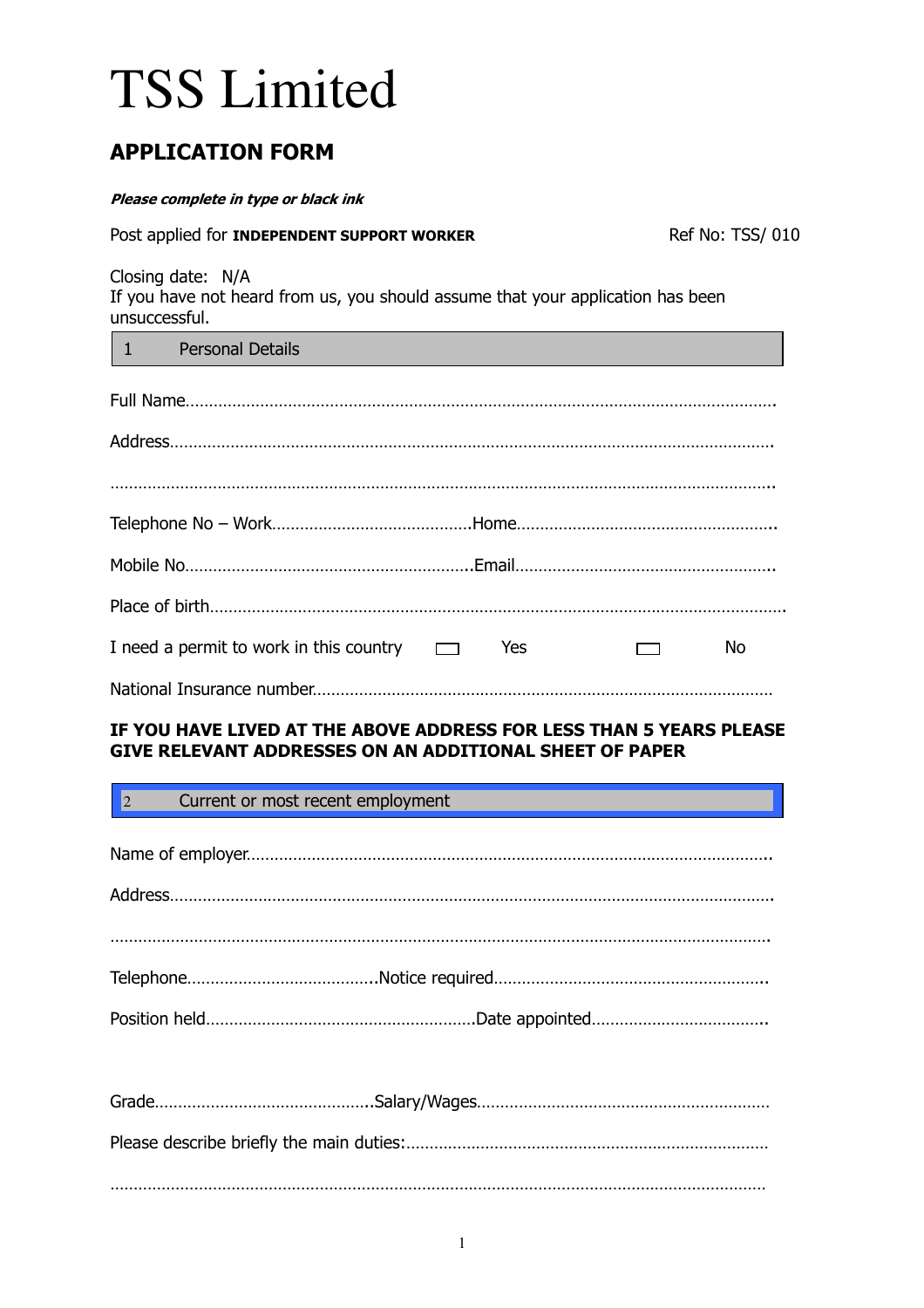# 3 Previous employment

Start with your most recent job. Please account for all time (paid and unpaid) since leaving school, college or university.

| Name of<br>employer/organisation<br>and full address | Job Title | From<br>Mth/Year | From<br>Mth/Year |
|------------------------------------------------------|-----------|------------------|------------------|
|                                                      |           |                  |                  |
|                                                      |           |                  |                  |
|                                                      |           |                  |                  |
|                                                      |           |                  |                  |
|                                                      |           |                  |                  |
|                                                      |           |                  |                  |
|                                                      |           |                  |                  |

#### $\boxed{4}$ Relevant education, qualifications and training

٦

| Title and subjects | School, College or University<br>$-$ give address | Dates |
|--------------------|---------------------------------------------------|-------|
|                    |                                                   |       |
|                    |                                                   |       |
|                    |                                                   |       |
|                    |                                                   |       |
|                    |                                                   |       |
|                    |                                                   |       |
|                    |                                                   |       |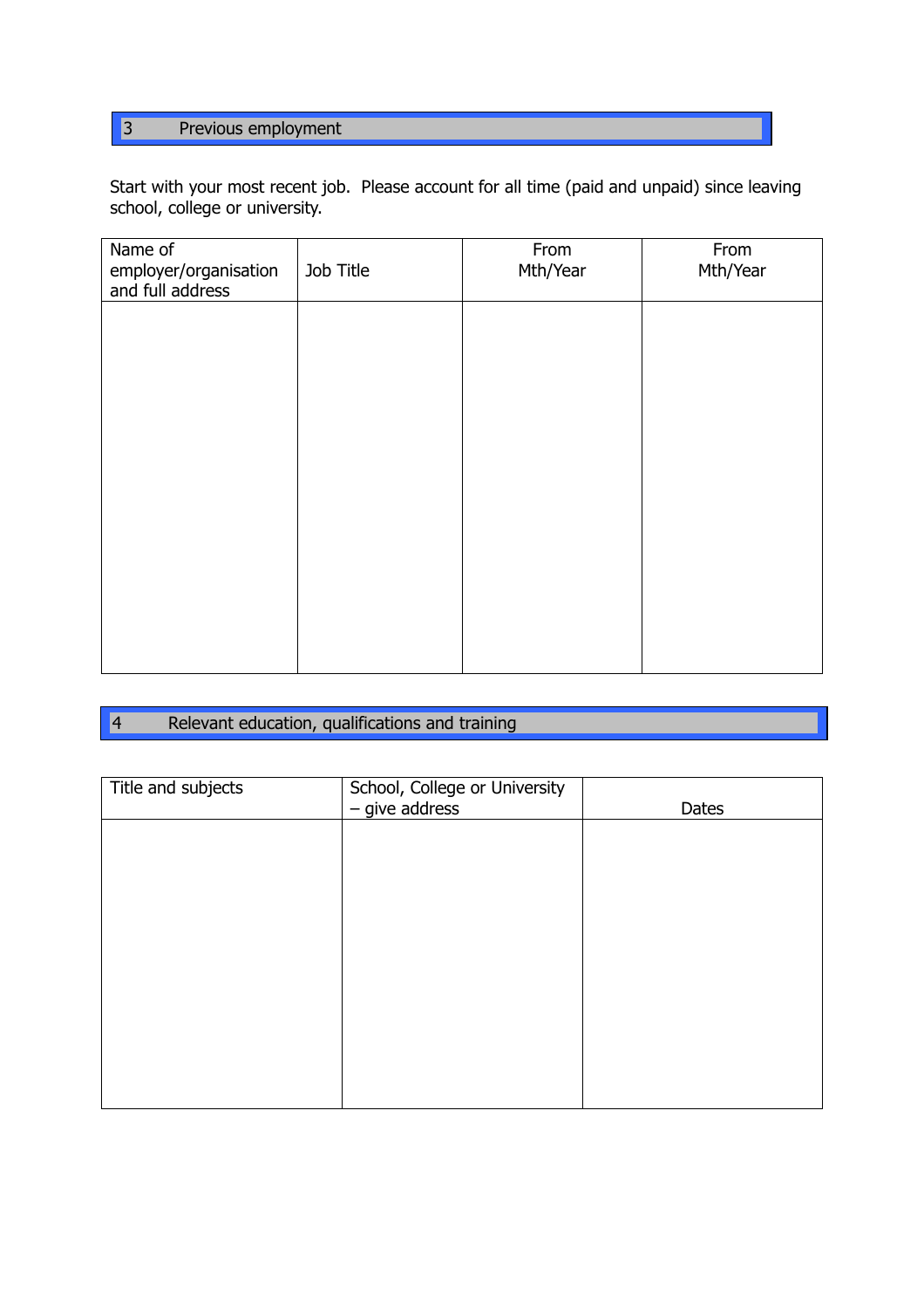# 5 Supporting statement

Drawing upon your experience, knowledge, skills and abilities, explain how you fulfil the requirements set out in the person specification. Experience may have been gained through paid or voluntary work or in the home. (Please continue on separate sheet if necessary).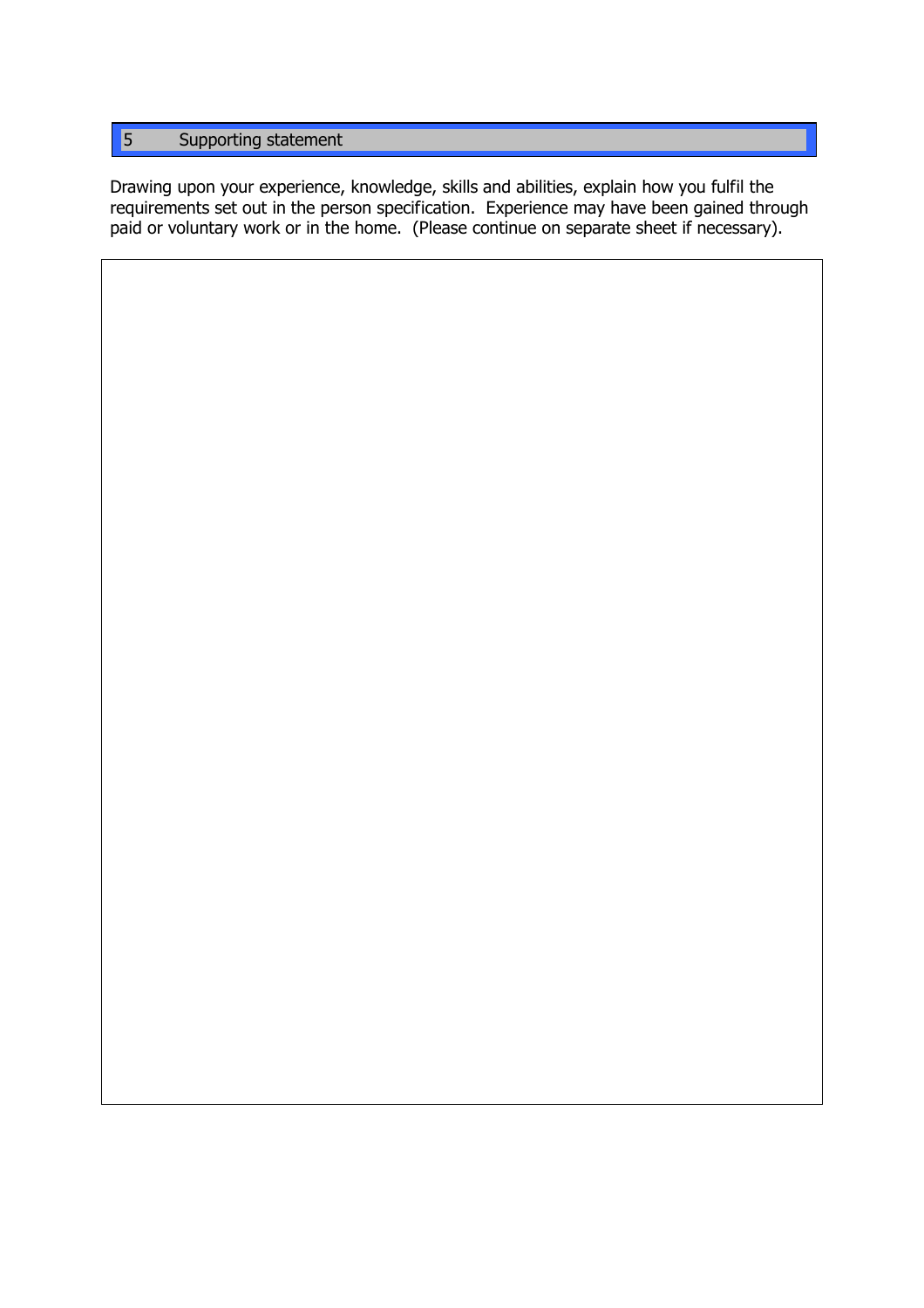## 6 References

Please give the names and addresses of two people who can verify your employment record. One should be your present/most recent employer. If you have not been in paid employment, please give the head of education or training establishment and/or the manager of a voluntary group for whom you have worked.

| B |
|---|
|   |
|   |
|   |
|   |
|   |
|   |
|   |
|   |
|   |
|   |
|   |

Please indicate by placing an X in the box above if you do NOT want your referee's to be approached prior to any interviews.

#### 7 Criminal Convictions

|  | <b>YES</b> | Have you ever been convicted of a criminal offence, or are you at present the subject of<br>criminal charges (this includes police cautions)? | NΟ |  |  |
|--|------------|-----------------------------------------------------------------------------------------------------------------------------------------------|----|--|--|
|  |            |                                                                                                                                               |    |  |  |
|  |            |                                                                                                                                               |    |  |  |
|  |            |                                                                                                                                               |    |  |  |

If you omit information that we have asked for, we may not be able to consider your application. If you are appointed to the post, any omission or inaccurate information relevant to your application could lead to disciplinary or in some circumstances legal action against you.

I confirm that to the best of my knowledge, the information given on this form is true and accurate and I have not omitted any facts which may have a bearing on my application

| $\sim$<br><u> 1996 - 1996 - 1996 - 1997 - 1998 - 1998 - 1998 - 1998 - 1998 - 1998 - 1998 - 1998 - 1998 - 1998 - 1998 - 199</u> |
|--------------------------------------------------------------------------------------------------------------------------------|
|--------------------------------------------------------------------------------------------------------------------------------|